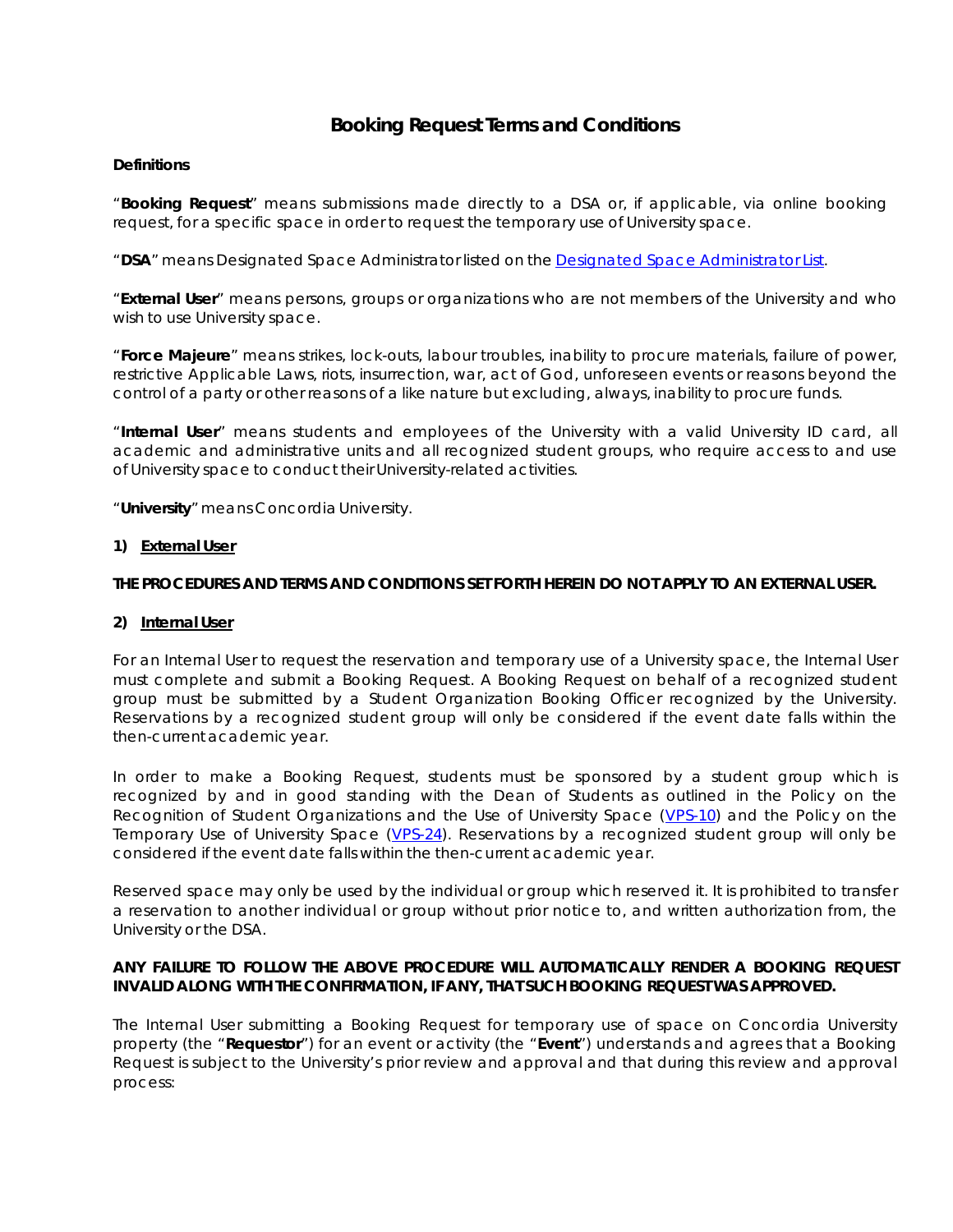- The University may, at its sole and absolute discretion, decline an Event or conditionally approve an Event based on the Requestor's respect of certain conditions. If such conditions are not met or, in all cases, if the information provided to the University by the Requestor is inaccurate or incomplete or if circumstances change, additional conditions for approval of the Event may be added or the approval of the Event rescinded at any time by the University, including during the Event, the whole at the University's sole and absolute discretion;
- At any time prior to the Event, the University may determine an alternate space for the Event and relocate the Event to such alternate space;
- Further information regarding the Event may be required in order to proceed with the approval of the Event. It is the sole and absolute responsibility of the Requestor to provide the University with accurate, complete and up-to-date information within the delay set forth by the DSA, and to inform the University of any new or relevant information regarding the Event that may occur after receiving approval from the University to hold the Event, failing which the request may be declined or the approval of the Event rescinded, as applicable;
- Note that any new or relevant information received after approval will entail a revision of the Event and, as such, the Event remains subject to an additional approval;
- The University may determine that Security is required during the Event, at the Requestor's cost;
- The University may determine at its sole and absolute discretion that the Requestor is required to procure and maintain, at the Requestor's sole expense and as a condition of approval of an Event, a public liability insurance policy, in an amount and at conditions acceptable to Concordia University for risks arising out of the Event or the use and occupation of the University space by the Requestor.

The Requestor recognizes and agrees that:

- Until the Requestor receives the University's written confirmation that its booking request is approved, the Event will not take place and the space is not booked;
- The Event location may not be advertised until receiving written confirmation of the booking of the space;
- The University reserves the right to suspend future booking privileges for any Requestor who fails to provide complete and accurate information when submitting the Booking Request or who fails to update such information as provided in this Booking Request;
- It will pay all Event-related costs and fees invoiced to it by the University;
- It must and will advise the University if registration fees or donation fees are charged to Event attendees, in which case the University may, at its sole discretion, charge the Requestor fees, in addition to any other fee payable hereunder, for the use of the Space;
- It will obtain the University's Media Relations Department's written approval prior to inviting media to the Event.
- The Requestor agrees and undertakes to be responsible for ensuring that all University policies (available at [http://www.concordia.ca/vpirsg/policies/\),](http://www.concordia.ca/vpirsg/policies/)) regulations, rules, procedures and terms are followed by the Requestor and his/her/its agents, representatives, employees, officers, directors, governors and invitees, without limiting any Event-related policies, including, but not limited to:
	- o Policy on the Temporary Use of University Space (VPS-24)
	- o Policy on the Recognition of Student Organizations and the Use of University Space (VPS-10)
	- o Security Policy (VPS-20)
	- o Policy on the Display of Posters (VPIRSG-1)
	- o Policy concerning Minors on Campus (VPS-8)

# **Alcohol-related events**

If the Requestor wants to serve/sell alcohol at the Event, the Requestor must: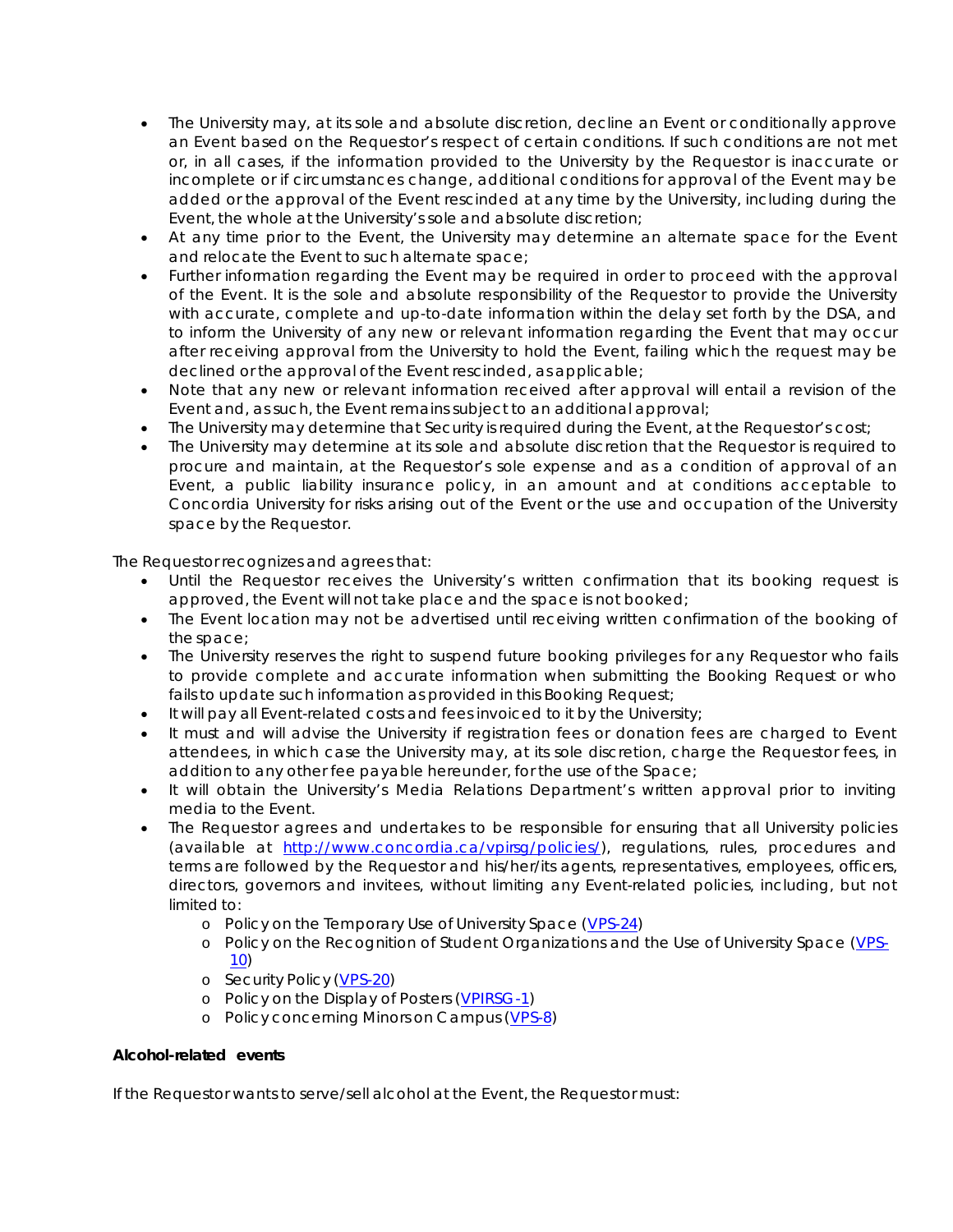- Ensure that the Event complies with the Policy on the Sale and Service of Alcohol on University Premises(VPS-3)
- Complete and return to the DSA a "Waiver Form for Alcohol Related Events" at least twenty (20) business days prior to the Event. All requests to serve/sell alcohol at the Event may be refused at the sole and absolute discretion of the University and shall be subject to such conditions as the University shall communicate to the Requestor as well as to all applicable laws and regulations.
- Apply to the *Régie des Alcools, des Courses et des Jeux du Québec* ("**RACJ**") for an alcohol permit at least fifteen (15) days in advance of the Event as set forth in the "Waiver Form for Alcohol Related Events". If your event is held outdoors and it is open to the public, or for an event to be held on January 1, June 24, July 1 or December 25, applications must be submitted to RACJ at least thirty (30) days in advance of the event. It is the Requestor's sole and absolute responsibility to obtain any and all applicable permit(s).
- It is the Requestor's responsibility to comply with the Procedures for the sale and service of alcohol set out in the Waiver, as well as the regulations per the Alcohol Reunion permit.
- If the Requestor fails to secure the permit(s) from the RACJ, the sale or service of alcohol at the Event is not authorized by law and by the University.
- At least two (2) business days prior to the Event, submit to the DSA a copy of all alcohol permit(s) that are required.

All applicable waiver(s) and permit(s) must be posted and visible onsite at all times during the Event.

# **Food-relatedevents**

If the Requestor wants to serve/sell food at the Event, the Requestor must:

- Ensure that the Event complies with the Policy on Food or Beverage Service on University Space (VPS-7)
- If the Event is catered, ensure that all food and beverage services are provided by the University's approved caterers. Any costs incurred for catering will be paid by the Requestor.
- If the Event is self-catered, comply with Procedures for Sale or Service of Food on Campus and, if applicable, complete and return to the DSA a "Waiver Form for Self-Catered Events" and comply with the requirements described therein, including requesting and receiving all applicable permits, *such as the Special Event permit from the Ministère de l'agriculture, Pêcheries et aliminentation de Québec ("MAPAQ")*. It is the sole and absolute responsibility of the Requestor to obtain all applicable permits.
- If the Requestor fails to secure any required permits, the Requestor will not be allowed to selfcater the Event.
- At least two (2) business days prior to the Event the Requestor must submit to the DSA a copy of all food permit(s) that are required.

All applicable waivers and permits must be posted and visible onsite during the Event.

Unless prior written authorization is granted by the University, at its sole and absolute discretion, food is not permitted in classrooms.

# **Minors on University Property**

For the purpose of the present section, "**Minor(s)**" means any person or people under the age of eighteen (18) who is/are not a student(s) of the University.

The Requestor must for any Event involving Minor(s) on University space:

• At least thirty (30) days prior to the Event, the Requestor informs the University's Insurance Specialist of the Details of the Event by filling out a Declaration of an Activity Involving Minor Children and remitting such completed declaration to the Insurance Specialist;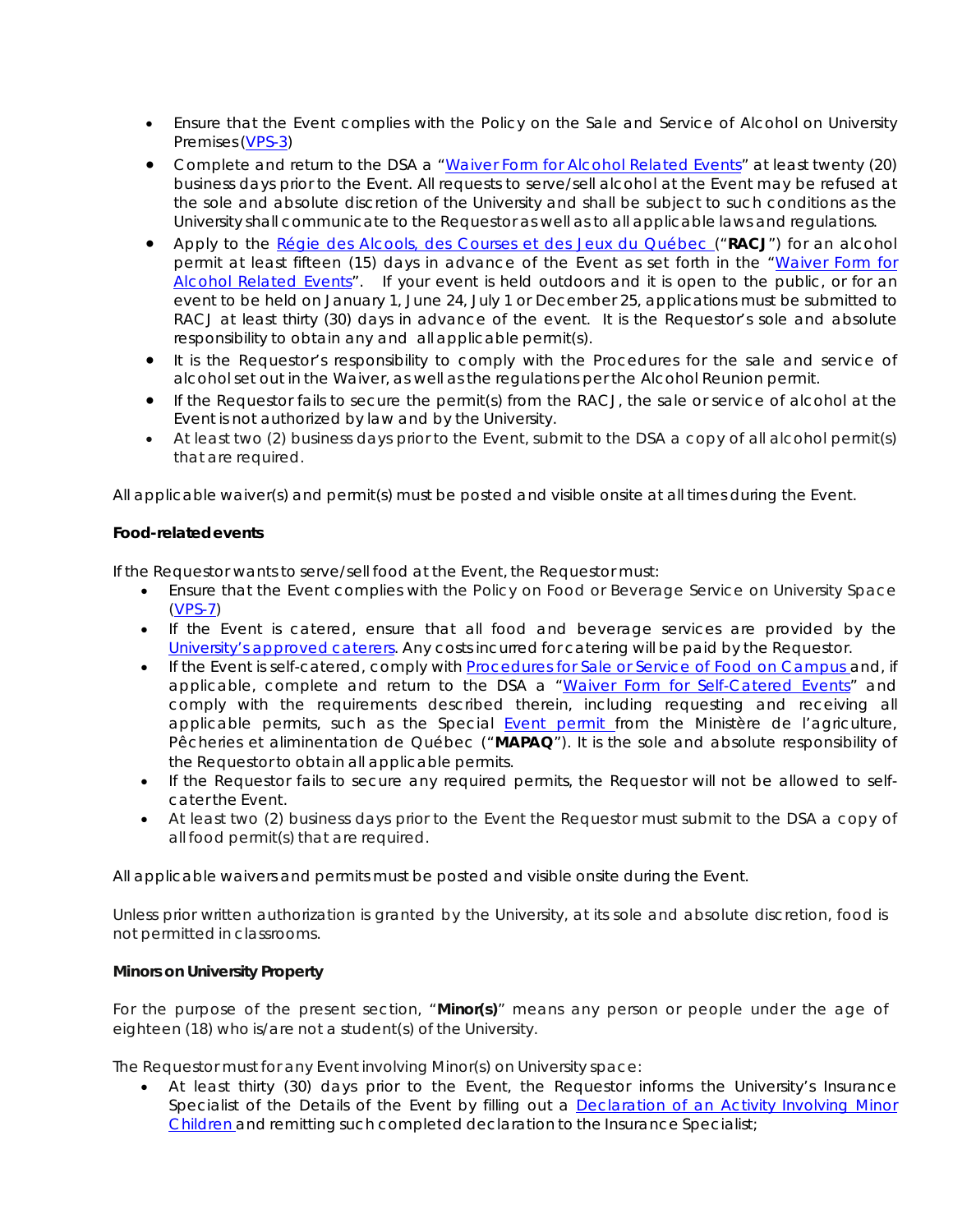• All parents of Minor(s) registering and/or attending the Event must, at least one (1) business day prior to the beginning of the Event, sign and submit to the Requestor**,** a waiver in favour of the University using the **Parental Waiver form.** 

# **Charges and Limitation of Liability**

The Requestor is responsible for all Event-associated charges (such as space rental, set-up costs, electrical, mechanical, Security support, applicable permits, theatrical and music rights and tariffs due as a result of the Event, cancellation fees, late fees, catering, cleaning costs, if any, following the Event, etc.), any theft or damage to University property. If the Event is cancelled, the Requestor shall be responsible for all Event-related costs incurred by the University at time of cancellation, and for any and all applicable cancellation fees.

The Requestor is responsible for and undertakes to indemnify and hold harmless the University from and against any and all liability, suit, action, dispute, investigation, claim, arbitration, order, summons, citation, directive, ticket, charge, demand or prosecution, whether legal or administrative or any other proceeding ("**Claim**") of any nature whatsoever, and any expenses or, in respect of any Claim or matter, all losses, damages of any nature whatsoever (including without limitation injuries to persons, loss of life, loss or damage to property), liabilities, deficiencies, costs and expenses (including all legal and other professional fees and disbursements, interest, penalties and amounts paid in settlement) arising as a consequence of that Claim or matter, ("**Damages**") incident thereto, whether for injuries to persons or loss of life or loss or damage to property occurring on, in or around University property and arising out of the use and/or occupancy thereof by the Requestor and/or its invitee(s) or as a result of any infringement, violation or misappropriation of any third party's right, including without limitation any intellectual property right or arising out of any breach of the Requestor's obligations hereunder. For greater certainty and without in any way limiting the generality of the foregoing, in no event shall the University be liable for any indirect, special, incidental, consequential or punitive Damages or for loss of profits, regardless of the form of Claim, even if the University has been advised of the possibility of such Damages.

If the University, without fault on its part, should be made a party to any Claim commenced by or against the Requestor, then the Requestor shall protect, indemnify and hold the University harmless and shall pay all costs and expenses and legal fees incurred or paid by the University in connection with such Claim. The Requestor shall also pay all costs, expenses and legal fees that may be incurred or paid by the University in enforcing the terms, obligations and conditions of this agreement.

In addition, the Requestor acknowledges and understands that he/she/it has the sole and absolute responsibility for any damage to property or injuries or death to persons caused directly or indirectly by the Requestor's activities in, on or around the University property and at the Event.

# **Cancellation due to Force Majeure**

The University has the right, at any time, to cancel a booking and/or the Event due to Force Majeure. In such circumstances, any amounts paid by the Requestor to the University for the booking which has been cancelled will be credited or refunded in full to the Requestor, unless an alternate University space has been offered to the Requestor and the Requestor has refused such space.

### **Information and Event**

By submitting a Booking Request the Requestor hereby certifies that all the information he has submitted to the University, as well as the information about the intended use of the space, is true, complete and accurate.